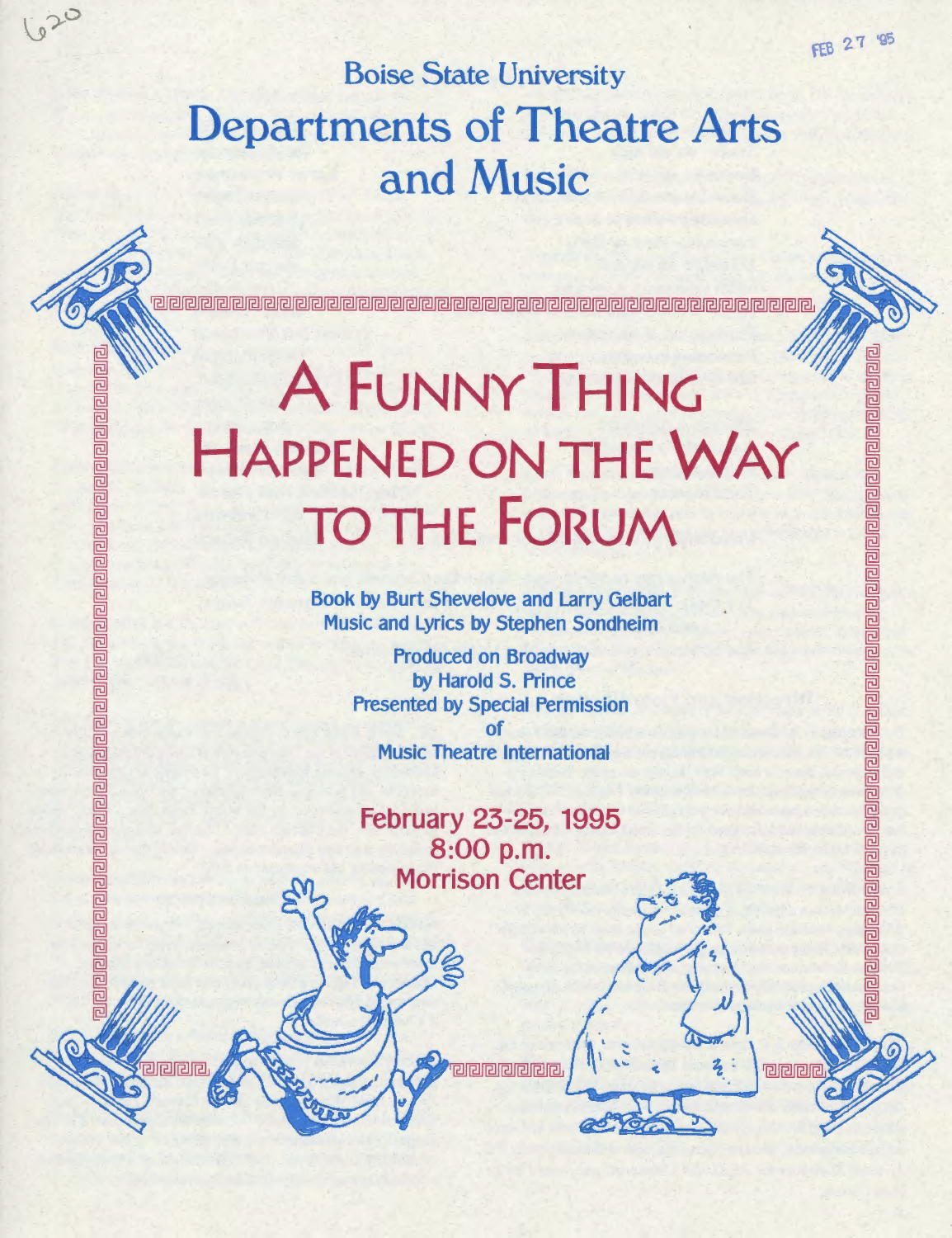#### The Players

Prologus- an actor Senex- an old man Domina- his wife Hero- his son, in love with Philia Hysterium- slave to Senex Pseudolus- slave to Hero Erronius- an old man Miles Gloriosus- a warrior Lycus- a buyer and seller of courtesans Tintinabula- a courtesan Panacea- a courtesan The Geminae- courtesans

Vibrata- a courtesan Gymnasia- a courtesan Philia- a virgin The Proteans

James B. Fisk Randy Davison Karen Wennstrom Daniel Taylor Samuel Read James B. Fisk August Pollio Greg Justice Isaac Perelson Jymme Sue Thompson Leah Stephens Krista Broomhead, Sally Eames Josie Jensen Jennifer Stockwell Rebecca Prescott Dano Madden, Nick Garcia, Jeff Lawrence Michael Roberts

Understudy: Lycus, Senex, and Pseudolus

The time is two hundred years before the Christian era, a day in spring. The place is a street in Rome in front of the houses of Erronius, Senex, and Lycus. The action is continuous, with a single intermission.

#### Direction and Coordination

Dr. Stephen R. Buss has been a member of the BSU faculty since 1978. Dr. Buss served as the theatre department's designer and technical director until 1985. He served as the theatre department's chairman from 1985 to 1994. While at BSU he has designed over 32 productions and directed 11 productions. He has also directed and designed for the Boise Opera, Music Week, and The Boise River Festival.

Lynn Berg Professor of Voice and Opera Theatre, holds a DMA as well as a Bachelor of Music from the University of Wisconsin-Madison and a Master of Music from Northwestern University. He also studied at the Akademie flir Musik in Vienna, Austria, and was a scholarship student at the Boris Goldovsky Ogelbay Opera Institute. Berg has coached, staged, and directed many opera productions.

Marla Hansen is a theatre faculty member, Director of the Dance Program, the BSU Summer DanceFest, and Co-Artistic Director of Idaho Dance Theatre. She holds an M.F.A from the University of Utah. She is a recipient of the ICA's Fellowship award in 1988, in recognition of excellence in the field of Dance and Choreography. She has choreographed such musicals as, *Pal Joey* and *Showboat* for B.S.U, and *Oklahoma!* and *Peter Pan* for Music Week.

Dr. John Baldwin is Professor of Percussion and Theory, and has taught at the University of Wichita, Michigan State University, and the University of Wisconsin at Oshkosh. He is timpanist and principal percussionist of the Boise Phiharmonic, principal percussionist for the Music From Bear Valley Festival in California, the Cascade Music Festival, and appears regularly in faculty solo and chamber recitals. This is the eighth musical production he has conducted at BSU.

#### The Company

Krista Broomhead is completing her last semester at BSU She is a Music major with an emphasis in performance. Her latest performances include: Pam in *Saturday's Warrior,*  Costance in *The Forgotten Carol* and most recently she was seen on the Morrison Center Stage, as older Belle in *A Christmas Carol.* 

Randy Davison is no stranger to the stage. He has appeared in nwnerous BSU productions, including *Boy's Life, Private Wars, Bus Stop, The Human Comedy, Pal Joey,* and numerous student written Showcases. He also appeared in this summer's block-buster movie, *Not This Part of The World,*  co-starring Adam West....the original Batman. He co-founded a comedy group with his friends Dano and Nick.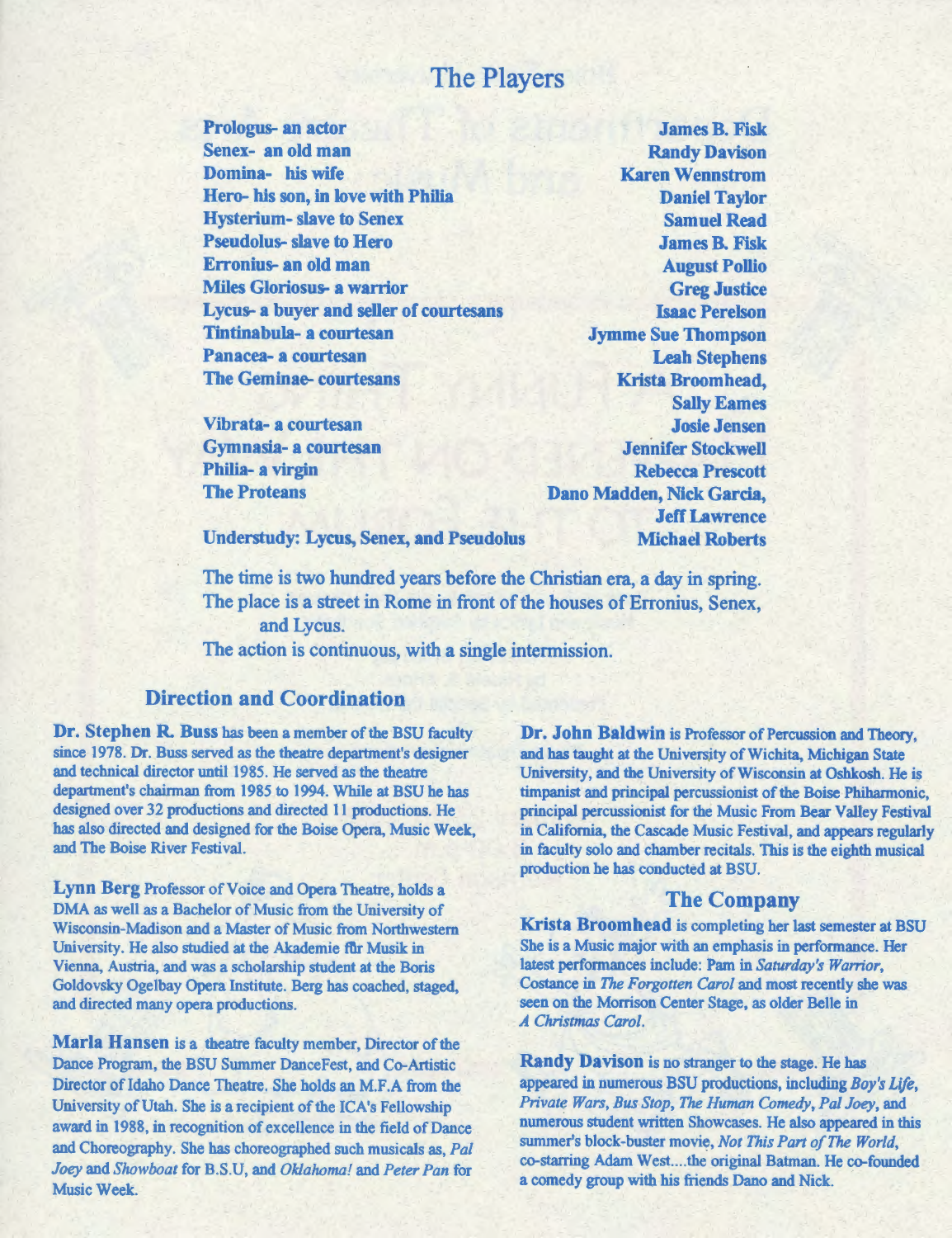Sally Eames, a Theatre Arts major, played Lusia in BSU's *<sup>A</sup> Shayna Maidel* last fall. Her other BSU roles include Lisa in *Boy's Life* and Arsinoe in The *Misanthrope.* Sally plays the red headed twin in tonight's perfonnance.

James B. Fisk is a Theatre Arts major at BSU. He has appeared in such roles as: The Narrator in *Into* The *Woods,* Sir John in *Me and My Girl,* and The Major General in *Pirates of Penzance.* He also was a member ofThe 1994 Idaho Shakespeare Festival's acting company and also appeared in their production of *A Christmas Carol;* He dedicates his performance to his wife Michelle.

Nick Garcia has previously appeared in two BSU productions. *Our Town* and *The Misanthrope.* Last summer he appeared in the local film *Not This Part of* The *World.* He recently co-founded a comedy group with his friends Randy and Dano. He loves playing the drums and enjoys eating corn on the cob.

Josie Jensen was born in Pocatello, Idaho and was raised in Blytheville, Arkansas. She is a sophomore pursuing a vocal performance degree. This is her first BSU production. She has performed in the Idaho Shakespeare Festival's *A Christmas Carol* and with the Boise Opera in *Madam Butterfly*. She is excited about this production, but a little nervous about her Mom's reaction to her costume.

Greg Justice is a Theatre Arts major at BSU. This is also his first production at B.S.U. He has worked in technical capacities with *A Shayna Maidel* and *Top Girls.* Greg enjoys camping and spending time with his friends.

Jeff Lawrence is currently a senior Theatre Arts major at BSU He is happy to once again be performing on the formidable Morrison Center Stage, having previously been seen in *Gypsy*  and *La Boheme* here. His most recent works include: stage manager of *Top Girls* and George Gibbs in *Our Town.* He is currently writing a play called *Blaspheme,* which he hopes will go to A.C.T.F.

Dano Madden has had a busy year. He recently saw his original short-plays, *The Soft Sand* and *The Leading Scorer*  produced at BSU. He also co-founded a comedy group with his close friends Randy and Nick. He is looking forward to producing his one-act play *Cavemen* this spring. He would like to thank his parents and Katie, John, and Kelly for their continuous support.

Fran Maxwell is a freshman working towards a theatre degree. This is her first assistance in a BSU production, hopefully not her last. She is just tickled to be here.

Rebecca Prescott, a native from Jerome Idaho, is a double major in Music Performance and Theatre Arts. At Southern Utah University she played Gretel in the opera *Hansel and Gretel,* Medea in *Medea,* and Caroler in *A Christmas Carol.* 

At BSU she has been in such productions as, The *Misanthrope, A Shayna Maidel,* and in the Idaho Shakespeare Festival's *A Christmas Carol.* She studies private voice with Dr.Lynn Berg.

Isaac Perelson has appeared in such BSU productions as, *Our Town,* The *Misanthrope, Fidelity,* and *The Soft Sand.* He is excited to be a part of the show.

August Pollio, a transplanted New Yorker, professional student, and avowed Theatre Junky. His credits at BSU include *Human Comedy* and *Kindness.* 

Samuel Read is a junior Theatre Arts Major at BSU. There he has appeared in such productions as, *The Human Comedy, Kindness,* and *A Shayna Maidel.* He also appeared in the Idaho Shakespeare Festival's production of *A Christmas Carol,* and the film *Not This Part of* The *World.* He is currently preparing for a role in *The Playboy of The Western World* at BSU.

Leah Stephens dances with Idaho Dance Theatre, the professional company in residence here at BSU. She appeared as the gun-toting cattle woman in IDT's summerfest production of *Peter and* The *Wolf,* and also as a comical chorus girl in BSU's production of *Pal Joey.* 

Jennifer Stockwell is a sophomore at BSU. This is her first major production at the university. She graduated from Centennial High School where her roles included: Florence in the female version of The *Odd Couple* and Mistress Ford in *The Merry Wives of Windsor.* 

Daniel Taylor is a Music Education major at BSU. He has appeared in such productions as *Little Abner, Grease,* and recently in the L.D.S Institute's production of *It's A Miracle.* 

Jymme Sue Thompson is a senior at B.S.U. majoring in Theatre Arts. Some of her favorite roles have been: LuLu in *Kindness,* a production which was performed at the American College Theatre Festival 1994, and Brooke/Vicki in *Noises Off.* Most recently Jymme played the dual role of Lady Nijo/Nell in BSU's production of *Top Girls.* Her favorite musicals have been, *George M., Pal Joey,* and *Show Boat.* 

Karen Wennstrom is a Theatre Arts major at BSU. Some of her favorite roles have included, Isabella and Shona in BSU's production of *Top Girls* and Ursula in the Idaho Shakespeare Festival's *Much Ado About Nothing.* She is excited to appear in her first musical.

Kristy Martin is from Montana and is a Technical Theatre major at BSU. She has stage managed such shows as *Boy's Lifo*  and has served in all aspects of technical theatre at the university. She also works for the theatre department's scene shop.